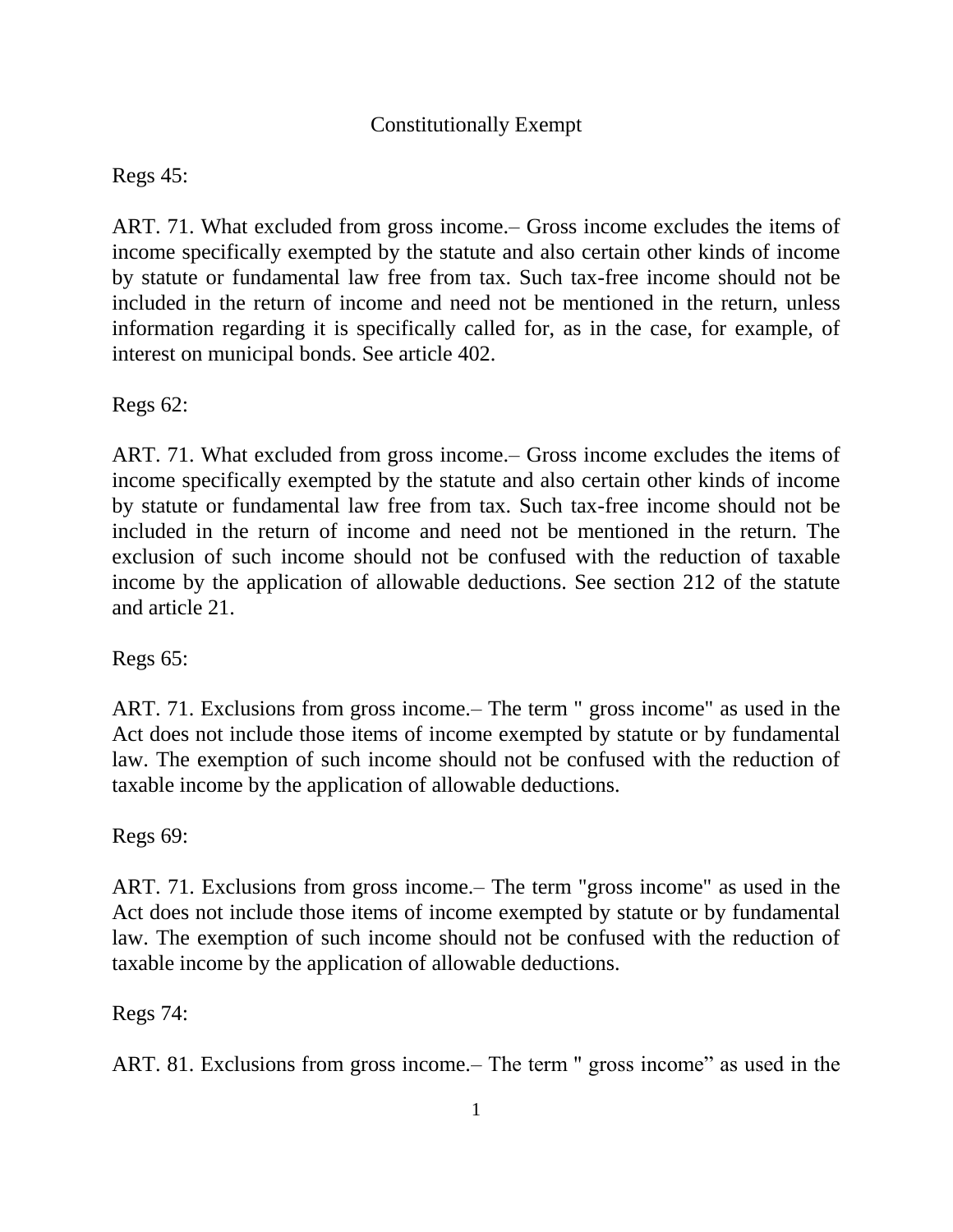Act does not include those items of income exempted by statute or by fundamental law.

Regs 77:

ART. 81. Exclusions from gross income.– The term '' gross income" as used in the Act does not include those items of income exempted by statute or by fundamental law.

Regs 86:

ART. 21-1. Meaning of net income.– The tax imposed by Title I is upon income. Neither income exempted by statute or fundamental law, nor expenses incurred in connection therewith, other than interest, enter into the computation of net income as defined by section 21.

ART. 22 (b) -1. Exemptions– Exclusions from gross home.– Certain items of income specified in section 22(b) are exempt from tax and may be excluded from gross income. These items, however, are exempt only to the extent and in the amount specified. No other items are exempt from gross income except (1) those items of income which are, under the Constitution, not taxable by the Federal Government; (2) those items of income which are exempt from tax on income under the provisions of any Act of Congress not inconsistent with or repealed by the Act; (3) the income exempted under the provisions of section 116.

ART. 24-4. Amounts allocable to exempt income, other than interest.–

(a) Class of exempt income.– As used in this article, the term ''class of exempt income" means any class of income, other than interest (whether or not any amount of income of that class or classes is received or accrued), wholly exempt from the taxes imposed by Title I of the Act. Included are any item or class of income, other than interest, constitutionally exempt from the taxes imposed by Title I; any item or class, other than interest, excluded from gross income under any provision of section 22 or section 116 of the Act; and any item or class of income, other than interest, exempt under the provisions of any other law from the taxes imposed by Title I. Thus the income derived from the operation of a lease of State lands, constituting such an instrumentality of the State as to render the income constitutionally exempt from the tax, is a class of exempt income. The expenses or other items referable to the operation of such a lease are allocable to a class of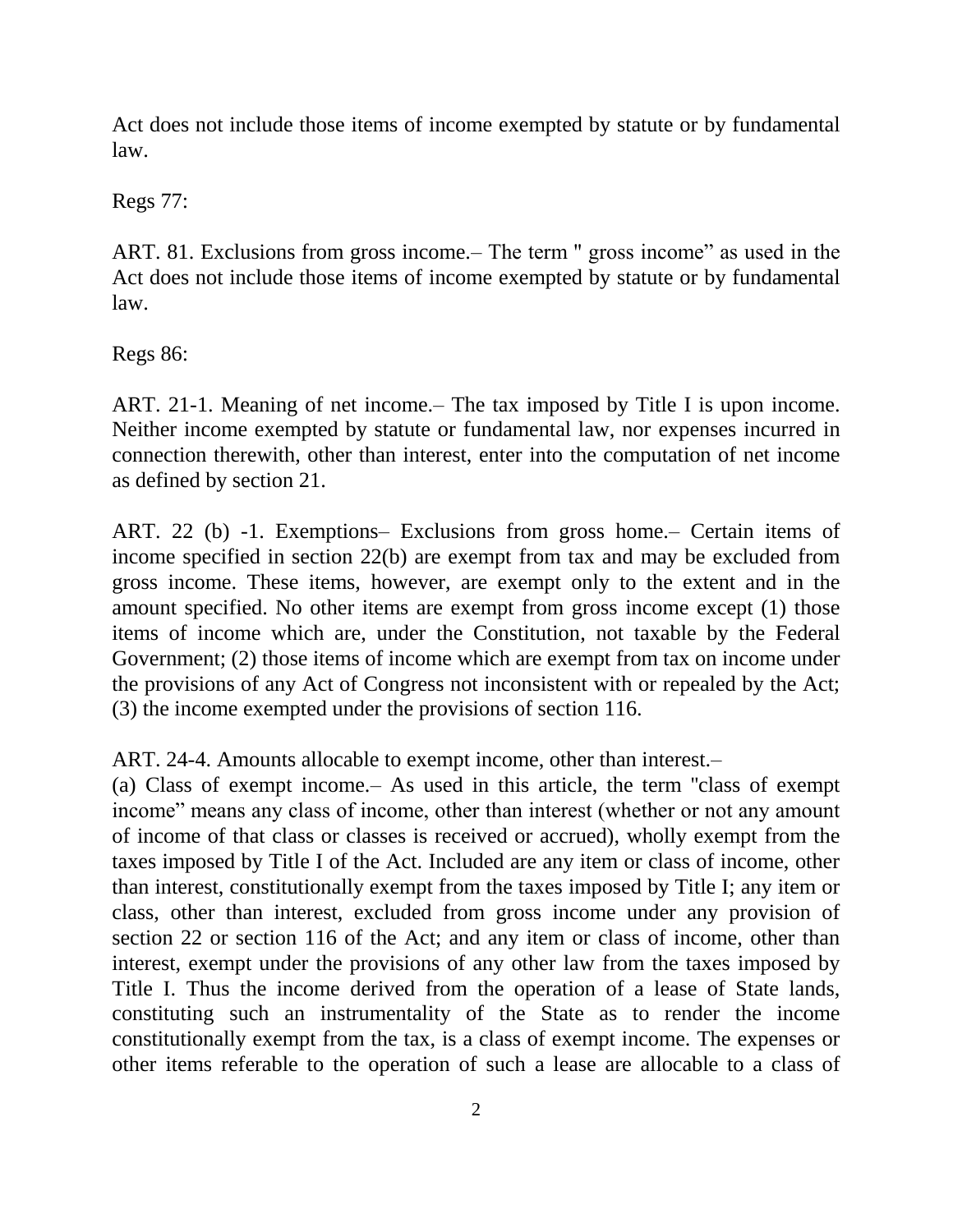exempt income, even though no income was received or accrued from such operations during the year.

The object of section 24 (a) ( 5 ) is to segregate the exempt income from the taxable income, in order that a double exemption may not be obtained through the reduction of taxable income by expenses and other items incurred in the production of item of income wholly exempt from tax. Accordingly, just as exempt items of income are excluded from the computation of gross income under section 22, so this provision of the Act excludes from the computation of deductions under section 23 all items referable to the production of exempt income. Only one exception is made, namely, in the case of exempt interest. (See section 23 (b).)

ART. 115-1. Dividends.– The term "dividends" for the purpose of Title I (except when used in sections 203 (a) (4) and 207 (c) (1) ) comprises any distribution in the ordinary course of business, even though extraordinary in amount, made by a domestic or foreign corporation to its shareholders out of its earnings or profits accumulated since February 28, 1913. Among the items entering into the computation of corporate "earnings or profits" for a particular period are all income exempted by statute, income not taxable by the Federal Government under the Constitution, as well all items includible in gross income under section 22 (a) of the Act or corresponding provisions of prior Acts.

Regs 94:

ART. 21-1. Meaning of net income.– The tax imposed by Title I is upon income. Neither income exempted by statute or fundamental law, nor expenses incurred in connection therewith, other than interest, enter into the computation of net income as defined by section 21.

ART. 22(a)-8. Sale of stock and rights. \*\*\*

In the case of stock in respect of which were issued stock subscription rights which did not constitute income under the Constitution, and in the case of such rights, the following rules are to be applied:

ART. 24-4. Amounts allocable to exempt income, other than interest.–

(a) Class of exempt income.-As used in this article, the term ''class of exempt income" means any class of income, other than interest (whether or not any amount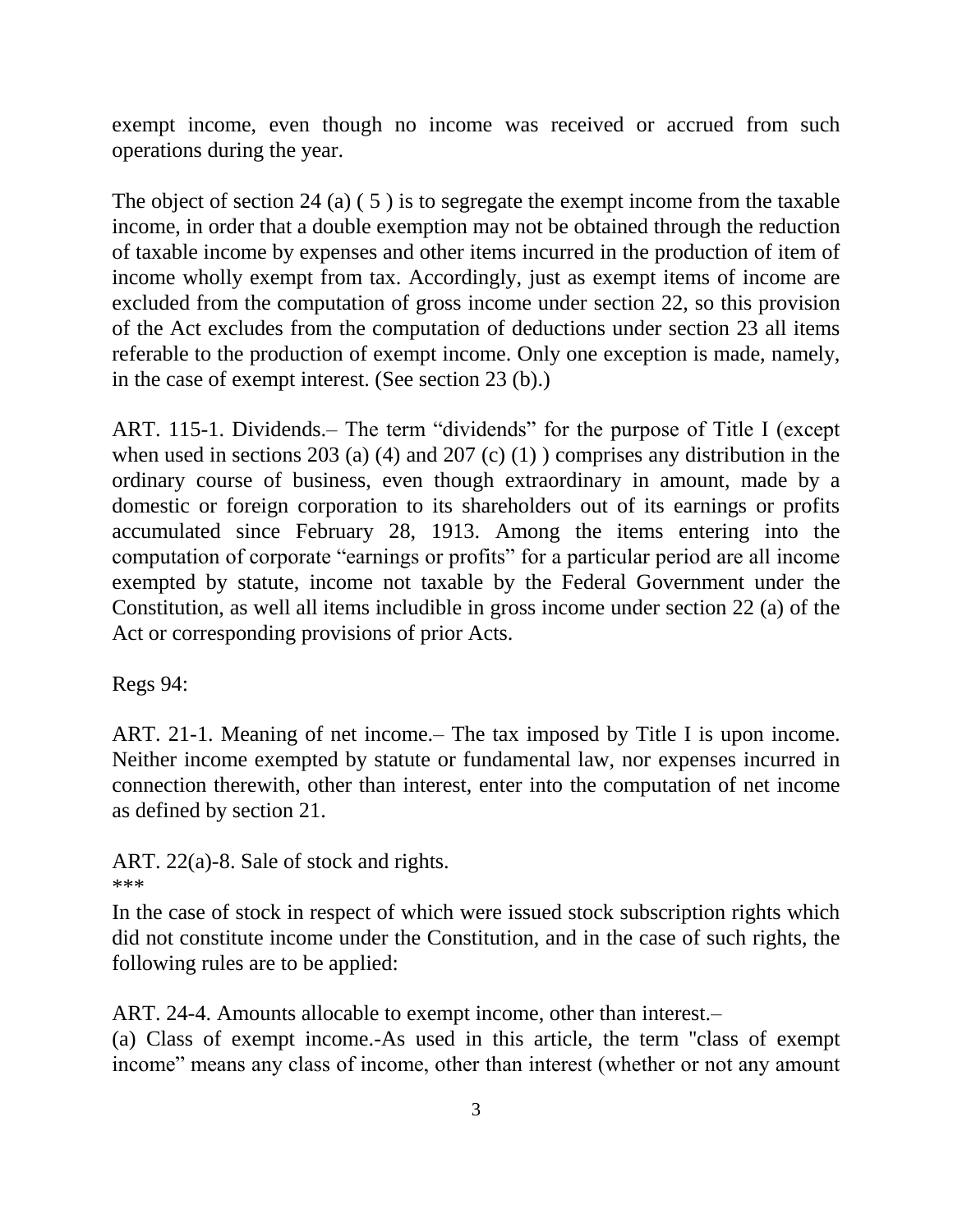of income of that class or classes is received or accrued), wholly exempt from the taxes imposed by Title I of the Act. Included are any item or class of income, other than interest, constitutionally exempt from the taxes imposed by Title I; any item or class, other than interest, excluded from gross income under any provision of section 22 or section 116 of the Act; and any item or class of income, other than interest, exempt under the provisions of any other law from the taxes imposed by Title I. Thus the income derived from the operation of a lease of State lands, constituting such an instrumentality of the State as to render the income constitutionally exempt from the tax, is a class of exempt income. The expenses or other items referable to the operation of such a lease are allocable to a class of exempt income, even though no income was received or accrued from such operations during the year.

Section 115. \*\*\*

(f) Stock dividends–

(1) GENERAL RULE.– A distribution made by a corporation to its shareholders in its stock or in rights to acquire its stock shall not be treated as a dividend to the extent that it does not constitute income to the shareholder within the meaning of the Sixteenth Amendment to the Constitution. \*\*\*

(h) Effect on Earning and Profits of distribution of stock. \*\*\*

(2) if the distribution was not subject to tax in the hands of such distributee because it did not constitute income to him within the meaning of the Sixteenth Amendment to the Constitution or because exempt to him under section 115(f) of the Revenue Act of 1934 or a corresponding provision of the prior Revenue Act.

ART. 115-7. Stock dividends.– A distribution made by a corporation to its shareholders in its stock or in rights to acquire its stock shall be treated as a dividend to the full extent that it constitutes income to the shareholders within the meaning of the sixteenth amendment to the Constitution.

See also ART. 115-8, ART. 351-2.

Regs 101:

ART. 21-1. Meaning of net income.– The tax imposed by Title I is upon income. Neither income exempted by statute or fundamental law, nor expenses incurred in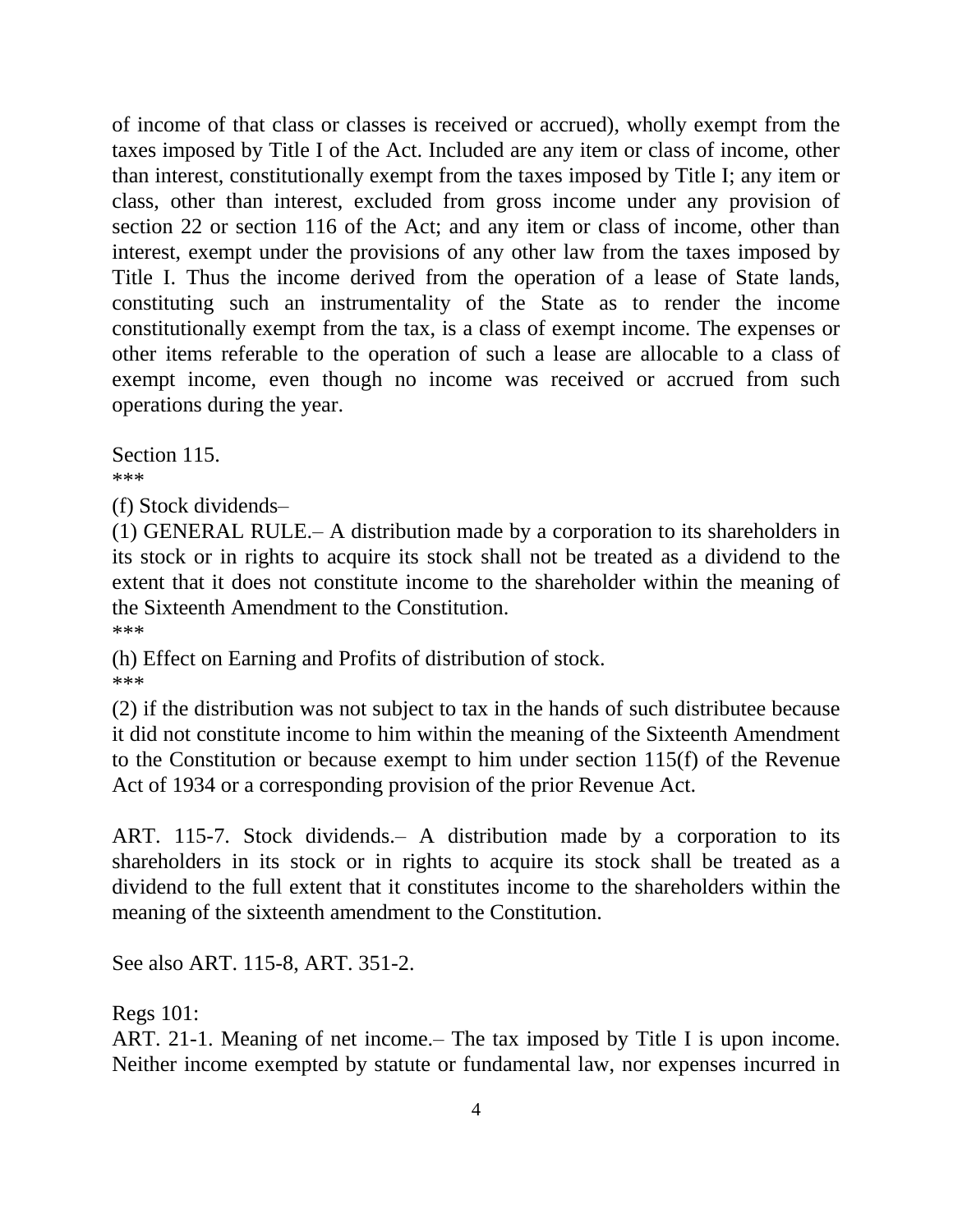connection therewith, other than interest, enter into the computation of net income as defined by section 21.

ART. 22 (b) -1. Exemptions– Exclusions from gross income. – Certain items of income specified in section 22(b) are exempt from tax and may be excluded from gross income. These items, however, are exempt only to the extent and in the amount specified. No other items are exempt from gross income except (1) those items of income which are, under the Constitution, not taxable by the Federal Government; (2) those items of income which are exempt from tax on income under the provisions of any Act of Congress not inconsistent with or repealed by the Act; and (3) the income exempted under the provisions of section 116.

ART. 22(a)-8. Sale of stock and rights.

\*\*\*

In the case of stock in respect of which were issued stock subscription rights which did not constitute income under the Constitution, and in the case of such rights, the following rules are to be applied:

ART. 24-4. Amounts allocable to exempt income, other than interest.–

(a) Class of exempt income.– As used in this article, the term ''class of exempt income" means any class of income, other than interest (whether or not any amount of income of that class or classes is received or accrued), wholly exempt from the taxes imposed by Title I of the Act. Included are any item or class of income, other than interest, constitutionally exempt from the taxes imposed by Title I; any item or class, other than interest, excluded from gross income under any provision of section 22 or section 116 of the Act; and any item or class of income, other than interest, exempt under the provisions of any other law from the taxes imposed by Title I.

See also ART. 27(i)-1, ART. 115-3, ART. 115-7, ART. 115-8, ART. 116-2 (state employees are immune).

ART. 212-1: \*\*\*

(b) United States business office. – The gross income of a nonresident alien individual who at any time within the taxable year was engaged in trade or business within the United States or had an office or place of business therein is not limited to the items of gross income specified in section 211(a), but includes any item of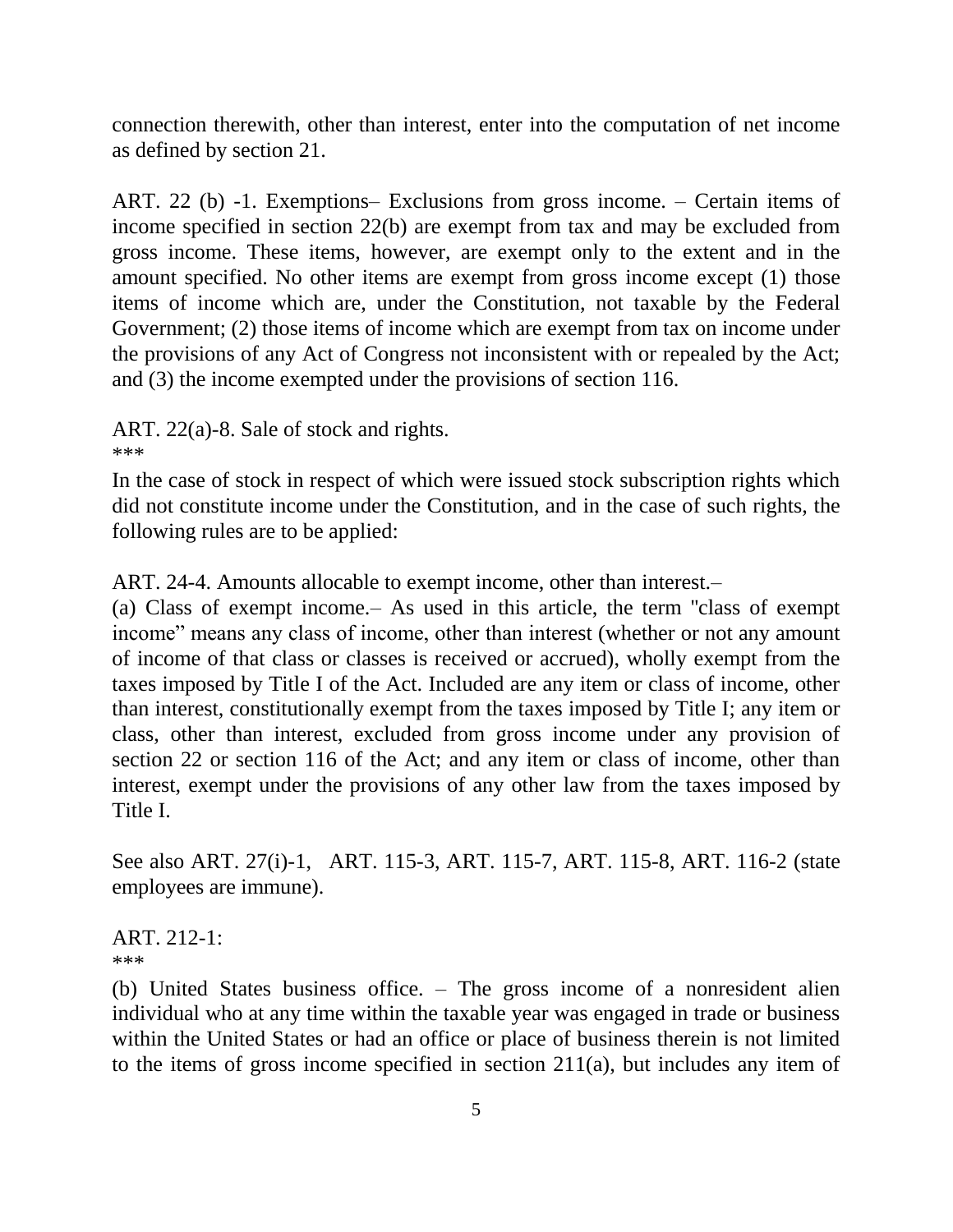gross income which is treated as income from sources within the United States, except those items which are exempt from taxation by statute or treaty or which are not taxable by the Federal Government under the Constitution. (See sections 22(b), 112, 116, 119, and 212(b) .)

ART. 231-2: \*\*\*

(b) Resident foreign corporation.--The gross income from sources within the United States of a resident foreign corporation is not limited to the items of fixed or determinable annual or periodical income referred to in section 231 (a), but includes every item of gross income which is treated as income from sources within the United States, except those items which are specifically exempt from taxation by statute or treaty or which are not taxable by the Federal Government under the Constitution.

See also ART. 332-1, ART. 403-1,

Regs 103:

SEC. 19.21-1. Meaning of net income.– The tax imposed by Title I is upon income. Neither income exempted by statute or fundamental law, nor expenses incurred in connection therewith, other than interest, enter into the computation of net income as defined by section 21.

SEC. 19.22(a)-8. Sale of stock and rights. \*\*\*

In the case of stock in respect of which were issued stock subscription rights which did not constitute income under the Constitution, and in the case of such rights, the following rules are to be applied:

SEC. 19.22 (b) -1. Exemptions– Exclusions from gross income. – Certain items of income specified in section 22(b) are exempt from tax and may be excluded from gross income. These items, however, are exempt only to the extent and in the amount specified. No other items are exempt from gross income except (1) those items of income which are, under the Constitution, not taxable by the Federal Government; (2) those items of income which are exempt from tax on income under the provisions of any Act of Congress still in effect; and (3) the income exempted under the provisions of section 116.